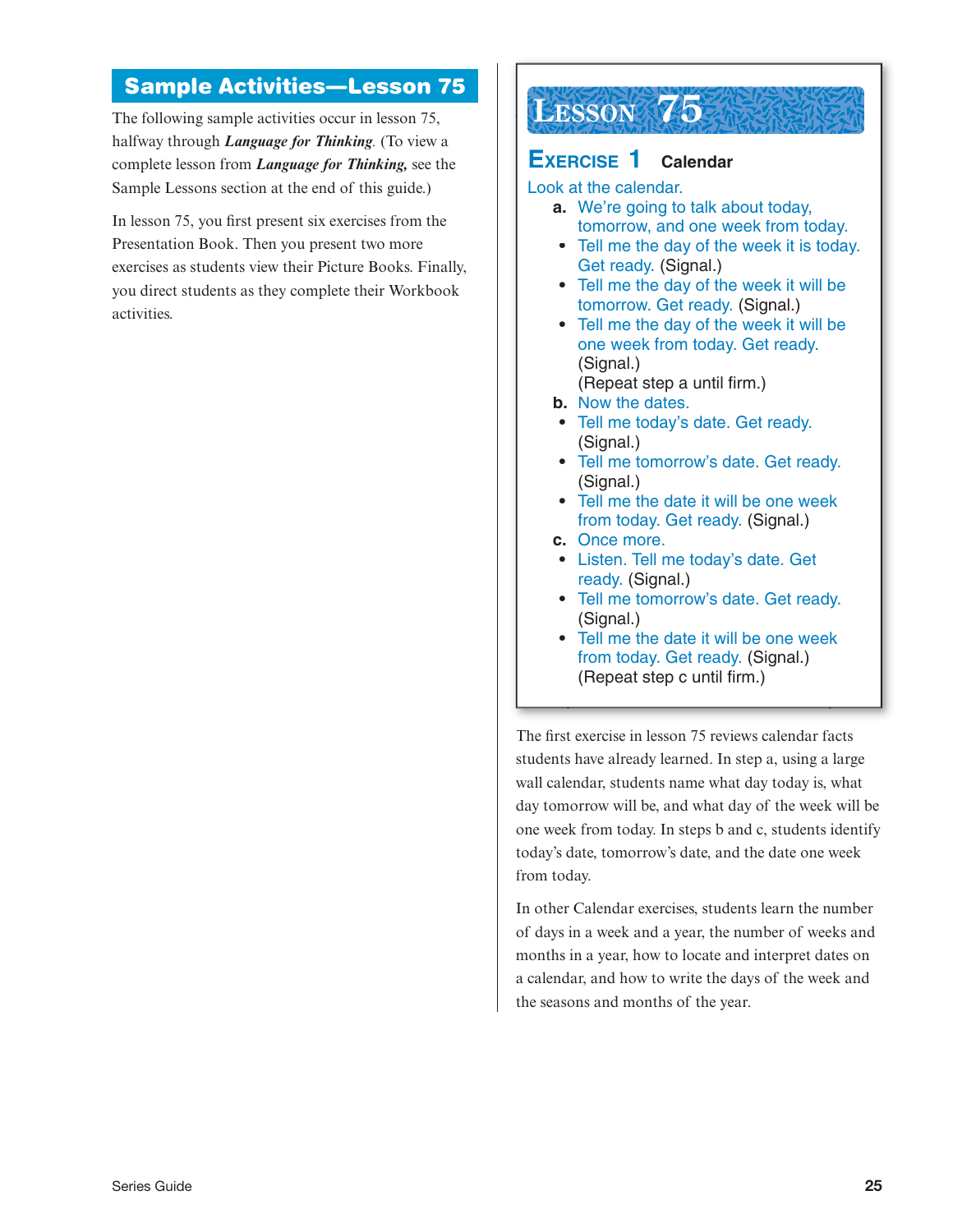In exercise 2, students make up an analogy about vehicles. In part 1, students identify what the analogy is going to tell (where vehicles go) and what vehicles will be used (boat, airplane). Then, in parts 2 and 3, students determine that a boat goes in water and an airplane goes in air. Finally, in parts 4 and 5, students say the analogy: *A boat goes in water as an airplane goes in air.*

The Analogies exercises allow students to apply what they have learned about classification and sameness. In other Analogies exercises, students complete analogies and tell what specific analogies are about. The exercises also set the stage for reading comprehension exercises that involve similes and metaphors.

### **EXERCISE 2 Analogies**

- **1.** We're going to make up an **analogy. a.** What are we going to make up? (Signal.) An analogy.
	- **b.** We're going to make up an **analogy** that tells where vehicles go. What is the analogy going to tell? (Signal.) Where vehicles go.
	- **c.** Here are the vehicles we're going to use in the analogy: a boat and an airplane. Which vehicles? (Signal.) A boat and an airplane.
- **2.** Name the first vehicle. Get ready. (Signal.) A boat.
	- **a.** Tell me where that vehicle goes. Get ready. (Signal.) In water.
	- **b.** Here's the first part of the analogy. Listen. A boat goes in water. Say the first part of the analogy. (Signal.) A boat goes in water. We told about the first vehicle.
- **3.** Now name the second vehicle. Get ready. (Signal.) An airplane.
	- **a.** Tell me where that vehicle goes. Get ready. (Signal.) In air.
	- **b.** Here's the second part of the analogy. Listen. An airplane goes in air. Say the second part of the analogy. (Signal.) An airplane goes in air. We told about the second vehicle. (Repeat parts 2 and 3 until firm.)
- **4.** Now I'll say the whole analogy that tells where a boat goes and where an airplane goes. Listen. A boat goes in water **as** an airplane goes in air.
- **5.** Your turn. Say the whole analogy that tells where a boat goes and where an airplane goes. (Signal.) A boat goes in water as an airplane goes in air. (Repeat part 5 until firm.)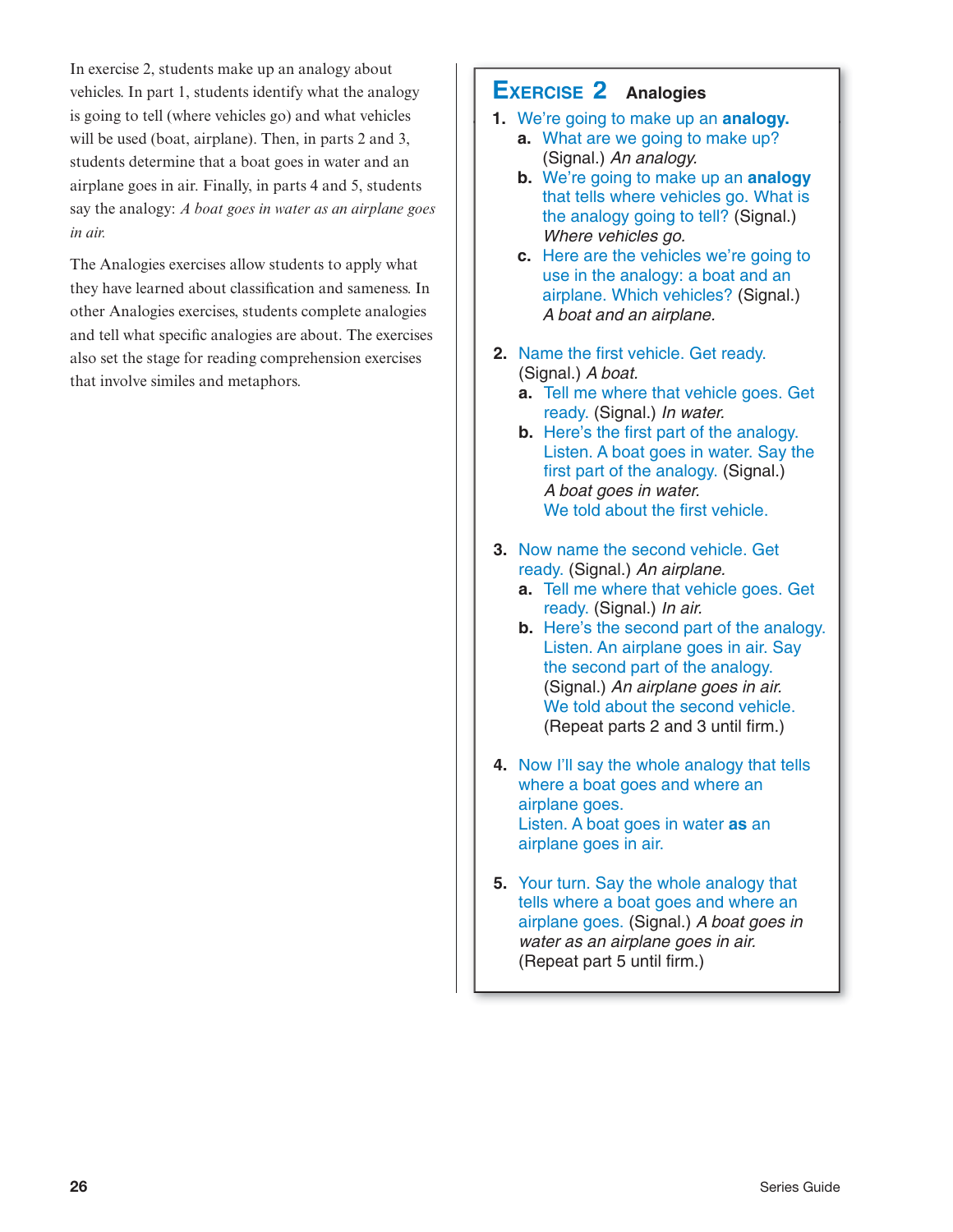In exercise 3 (not shown), students practice using pairs of opposite words. Exercise 4 is a Description game. You describe an object that students know (a cow), but you give it a funny name: *slup.* Students have to figure out what a slup is based on clues you give them: *A slup is an animal; a slup says moo.*

This exercise is particularly important because it shows students the difference between words and meanings. Students learn that not only can objects be labeled, they can also be defined based on their characteristics.

## **EXERCISE 4 Description**

[**Note:** The children are not to memorize the "funny" names in this task.]

- **a.** I'm going to tell you about an object you know. But I'm going to call it a funny name. See if you can figure out what object I'm talking about.
- **•** (Hold up one finger.) A slup is an animal. Say that. (Signal.) A slup is an animal.
- **•** (Hold up two fingers.) A slup says moo. Say that. (Signal.) A slup says moo.
- **b.** Everybody, say the things you know about a slup.
- **•** (Hold up one finger. Signal.) A slup is an animal.
- **•** (Hold up two fingers. Signal.) A slup says moo. (Repeat steps a and b until all responses are firm.)
- **c.** Everybody, tell me the kind of animal I am calling a slup. (Pause.) Get ready. (Signal.) A cow. Yes, I couldn't fool you. It's really a cow.
- **d.** (Ask different children.) How do you know a slup is a cow? How would you like to have a slup as a pet in your house?

In exercise 5, students learn about the differences among questions, answers, and statements. In part 1, they ask a question about what class a bed is in: *What class is a bed in?* They first give the one-word answer *(furniture)* and then give the complete statement: *A bed is in the class of furniture.* Students repeat this pattern in part 2. After students complete both parts, you call on individual students to ask questions and make statements.

In other Questioning Skills exercises, students identify an object you're thinking of by asking questions. They also ask questions about difficult words in paragraphs you read to them.

The first part of Lesson 75 concludes with exercise 6 (not shown), in which students identify what *can* and *cannot* be done with a particular object.

# **EXERCISE 5 Questioning Skills**

- **1.** We're going to talk about a bed.
	- **a.** Everybody, ask the question about the class a bed is in. (Signal.) What class is a bed in?
	- **b.** Tell me the answer. (Signal.) Furniture.
	- **c.** Make the statement about the class a bed is in. (Signal.) A bed is in the class of furniture. (Repeat part 1 until all responses are firm.)
- **2.** Let's talk some more about a bed.
	- **a.** Everybody, ask the question about where you find a bed. (Signal.) Where do you find a bed?
	- **b.** Tell me the answer. (Signal.) In a bedroom.
	- **c.** Everybody, make the statement about where you find a bed. (Signal.) You find a bed in a bedroom. (Repeat part 2 until responses are firm.)

#### **Individual Turns**

(Repeat parts 1 and 2, calling on different children.)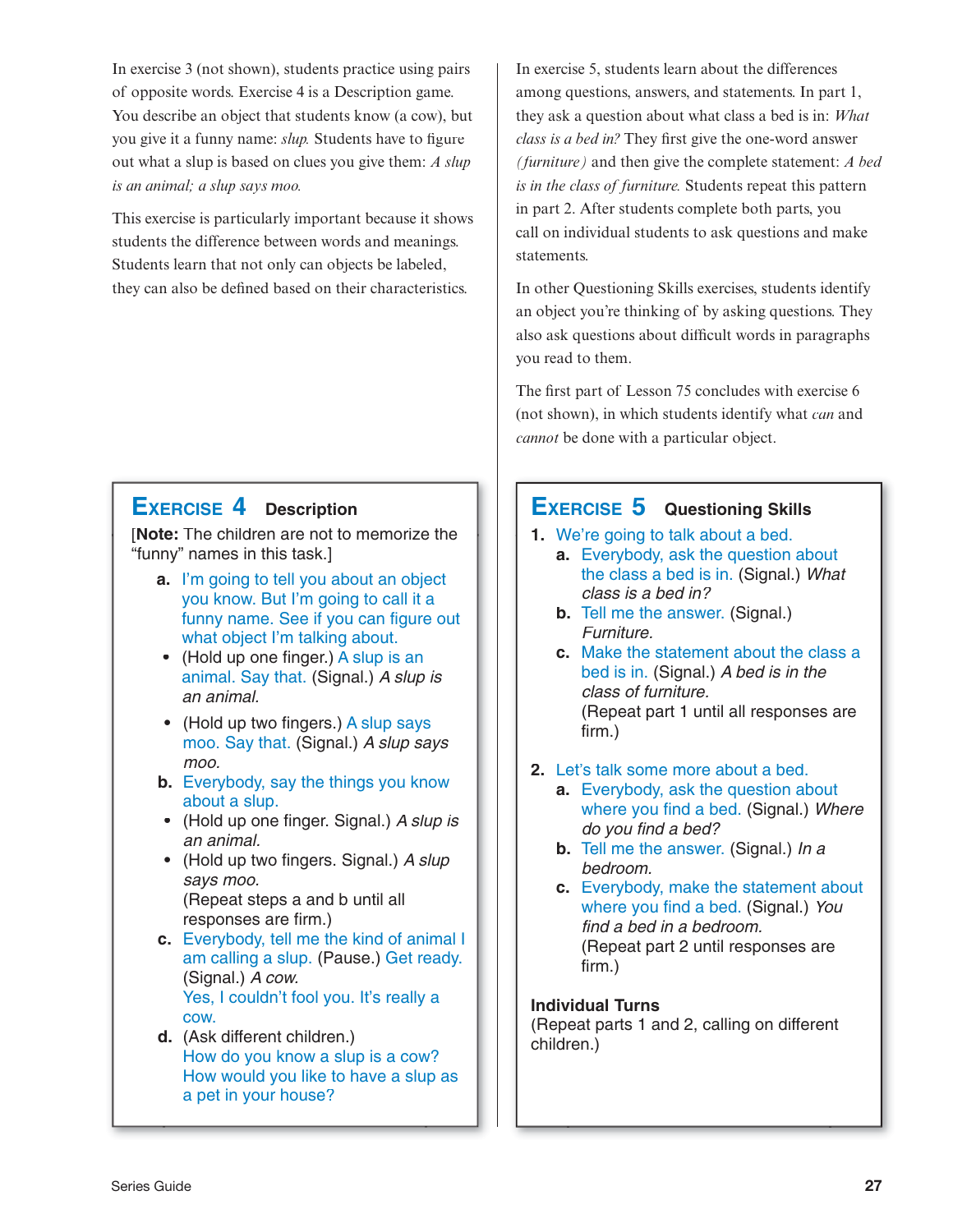

# **EXERCISE 7 True/False** *PICTURE BOOK*

Open your picture book to lesson 75. **1.** Look at the picture of the girl.

- **a.** Listen to this statement. The girl in that picture is laughing. We can't see the girl's face, so we don't know if that statement is true or false. It may be true and it may be false.
- **b.** My turn. The girl is laughing. Is that statement true or false? We don't know. Your turn. Is that statement true or false? (Signal.) We don't know.
- **c.** Here's another statement. The girl has a tooth missing. Is that statement true or false? (Signal.) We don't know. (Repeat steps b and c until all responses are firm.)
- **2.** Let's see how smart you are. I'm going to say some statements. Some of these statements are true. Some are false. Some statements may be true and may be false. Look at the picture.
	- **a.** The girl is wearing socks. True or false? (Signal.) True.
	- **b.** The girl is standing. True or false? (Signal.) True.
	- **c.** The girl is smiling. True or false? (Signal.) We don't know.
	- **d.** The girl has three sisters. True or false? (Signal.) We don't know.
	- **e.** The girl is wearing a hat. True or false? (Signal.) False.
	- **f.** The girl likes to read comic books. True or false? (Signal.) We don't know.
	- **g.** The girl has long hair. True or false? (Signal.) True. (Repeat part 2 until all responses are firm.)

For the next part of the lesson, you continue to use the Presentation Book as students look at illustrations in their Picture Books. In exercise 7, for example, students look at a picture of a girl with her back turned. You make a series of statements about the picture. Students indicate whether your statements are *true* or *false.* If a statement can be either true or false, students say, *We don't know.*

This True/False exercise demonstrates that true statements confirm what is observed, that false statements contradict what is observed, and that some statements refer to details that can be neither confirmed nor contradicted.

For the next exercise (not shown), students look at a sequence of pictures and answer questions about the events depicted.